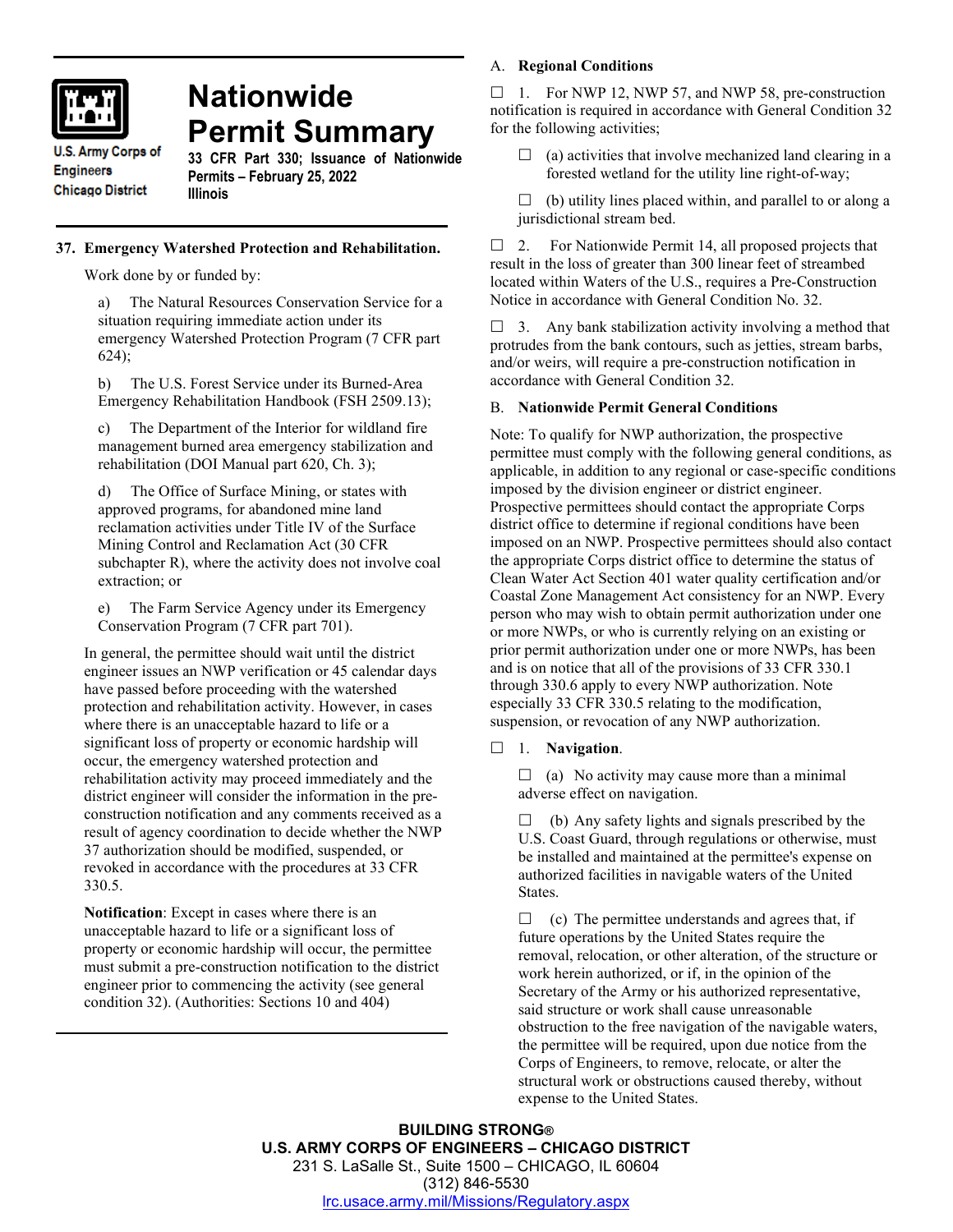Nationwide Permit 37 Summary – Chicago District Illinois **Page 2** Page 2

No claim shall be made against the United States on account of any such removal or alteration.

□ 2. **Aquatic Life Movements.** No activity may substantially disrupt the necessary life cycle movements of those species of aquatic life indigenous to the waterbody, including those species that normally migrate through the area, unless the activity's primary purpose is to impound water. All permanent and temporary crossings of waterbodies shall be suitably culverted, bridged, or otherwise designed and constructed to maintain low flows to sustain the movement of those aquatic species. If a bottomless culvert cannot be used, then the crossing should be designed and constructed to minimize adverse effects to aquatic life movements.

 3. **Spawning Areas**. Activities in spawning areas during spawning seasons must be avoided to the maximum extent practicable. Activities that result in the physical destruction (e.g., through excavation, fill, or downstream smothering by substantial turbidity) of an important spawning area are not authorized.

 4. **Migratory Bird Breeding Areas.** Activities in waters of the United States that serve as breeding areas for migratory birds must be avoided to the maximum extent practicable.

 5. **Shellfish Beds**. No activity may occur in areas of concentrated shellfish populations, unless the activity is directly related to a shellfish harvesting activity authorized by NWPs 4 and 48, or is a shellfish seeding or habitat restoration activity authorized by NWP 27.

 6. **Suitable Material**. No activity may use unsuitable material (e.g., trash, debris, car bodies, asphalt, etc.). Material used for construction or discharged must be free from toxic pollutants in toxic amounts (see section 307 of the Clean Water Act).

 7. **Water Supply Intakes**. No activity may occur in the proximity of a public water supply intake, except where the activity is for the repair or improvement of public water supply intake structures or adjacent bank stabilization.

 8. **Adverse Effects from Impoundments**. If the activity creates an impoundment of water, adverse effects to the aquatic system due to accelerating the passage of water, and/or restricting its flow must be minimized to the maximum extent practicable.

 9. **Management of Water Flows**. To the maximum extent practicable, the pre-construction course, condition, capacity, and location of open waters must be maintained for each activity, including stream channelization, storm water management activities, and temporary and permanent road crossings, except as provided below. The activity must be constructed to withstand expected high flows. The activity must not restrict or impede the passage of normal or high flows, unless the primary purpose of the activity is to impound water or manage high flows. The activity may alter the pre-construction course, condition, capacity, and location of open waters if it benefits the aquatic environment (e.g., stream restoration or relocation activities).

 10. **Fills Within 100-Year Floodplains**. The activity must comply with applicable FEMA-approved state or local floodplain management requirements.

□ 11. **Equipment**. Heavy equipment working in wetlands or mudflats must be placed on mats, or other measures must be taken to minimize soil disturbance.

 12. **Soil Erosion and Sediment Controls**. Appropriate soil erosion and sediment controls must be used and maintained in effective operating condition during construction, and all exposed soil and other fills, as well as any work below the ordinary high water mark or high tide line, must be permanently stabilized at the earliest practicable date. Permittees are encouraged to perform work within waters of the United States during periods of low-flow or no-flow, or during low tides.

 13. **Removal of Temporary Fills**. Temporary structures must be removed, to the maximum extent practicable, after their use has been discontinued. Temporary fills must be removed in their entirety and the affected areas returned to pre-construction elevations. The affected areas must be revegetated, as appropriate.

 14. **Proper Maintenance**. Any authorized structure or fill shall be properly maintained, including maintenance to ensure public safety and compliance with applicable NWP general conditions, as well as any activity-specific conditions added by the district engineer to an NWP authorization.

 15. **Single and Complete Project**. The activity must be a single and complete project. The same NWP cannot be used more than once for the same single and complete project.

## 16. **Wild and Scenic Rivers**.

 $\Box$  (a) No NWP activity may occur in a component of the National Wild and Scenic River System, or in a river officially designated by Congress as a "study river" for possible inclusion in the system while the river is in an official study status, unless the appropriate Federal agency with direct management responsibility for such river, has determined in writing that the proposed activity will not adversely affect the Wild and Scenic River designation or study status.

 $\Box$  (b) If a proposed NWP activity will occur in a component of the National Wild and Scenic River System, or in a river officially designated by Congress as a "study river" for possible inclusion in the system while the river is in an official study status, the permittee must submit a preconstruction notification (see general condition 32). The district engineer will coordinate the PCN with the Federal agency with direct management responsibility for that river. Permittees shall not begin the NWP activity until notified by the district engineer that the Federal agency with direct management responsibility for that river has determined in writing that the proposed NWP activity will not adversely affect the Wild and Scenic River designation or study status.

 $\Box$  (c) Information on Wild and Scenic Rivers may be obtained from the appropriate Federal land management agency responsible for the designated Wild and Scenic River or study river (e.g., National Park Service, U.S. Forest Service, Bureau of Land Management, U.S. Fish and Wildlife Service). Information on these rivers is also available at: http://www.rivers.gov/.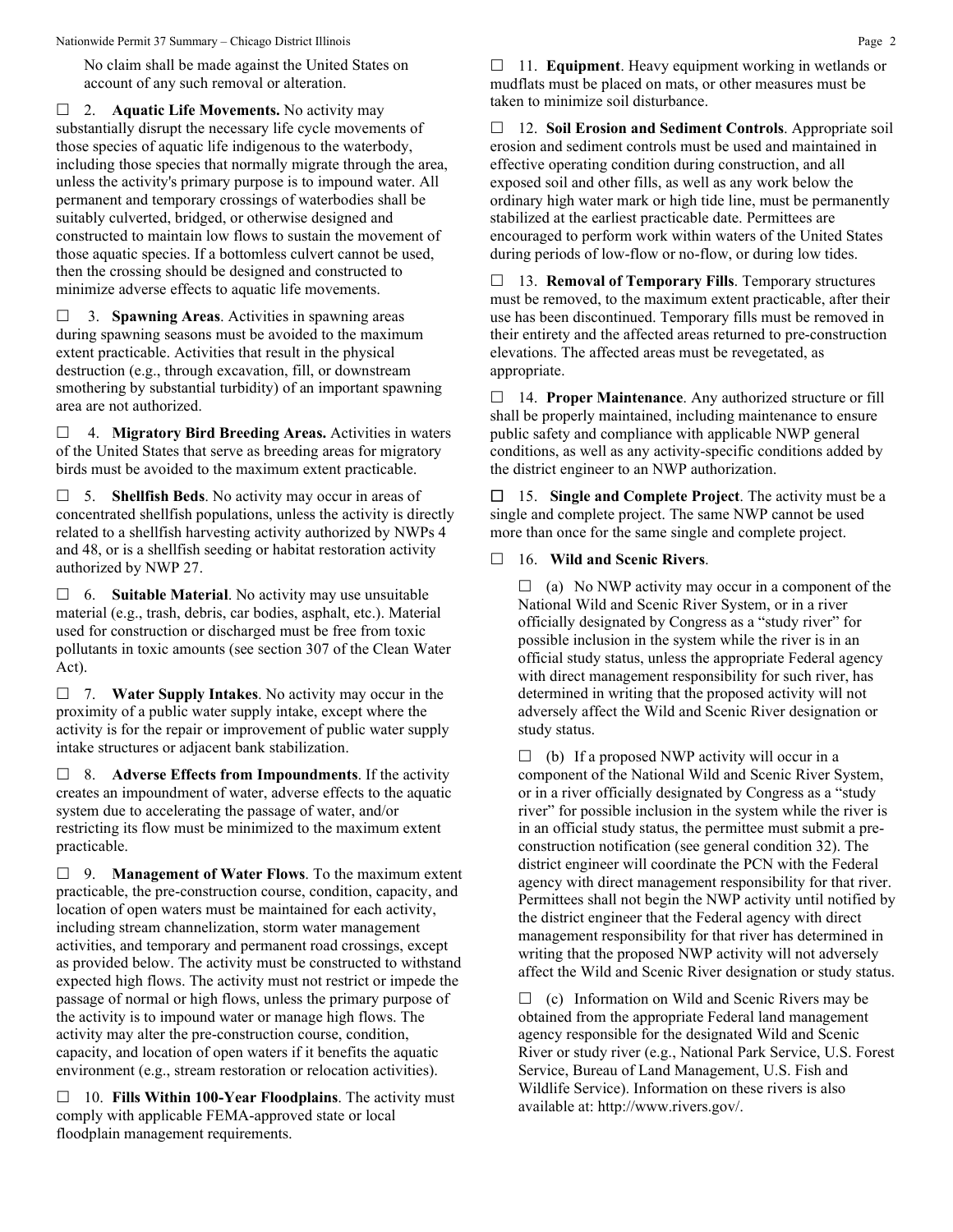17. **Tribal Rights**. No activity or its operation may impair reserved tribal rights, including, but not limited to, reserved water rights and treaty fishing and hunting rights.

## 18. **Endangered Species**.

 $\Box$  (a) No activity is authorized under any NWP which is likely to directly or indirectly jeopardize the continued existence of a threatened or endangered species or a species proposed for such designation, as identified under the Federal Endangered Species Act (ESA), or which will directly or indirectly destroy or adversely modify the critical habitat of such species. No activity is authorized under any NWP which "may affect" a listed species or critical habitat, unless ESA section 7 consultation addressing the consequences of the proposed activity on listed species or critical habitat has been completed. See 50 CFR 402.02 for the definition of "effects of the action" for the purposes of ESA section 7 consultation, as well as 50 CFR 402.17, which provides further explanation under ESA section 7 regarding "activities that are reasonably certain to occur" and "consequences caused by the proposed action."

 $\Box$  (b) Federal agencies should follow their own procedures for complying with the requirements of the ESA (see 33 CFR 330.4 $(f)(1)$ ). If pre-construction notification is required for the proposed activity, the Federal permittee must provide the district engineer with the appropriate documentation to demonstrate compliance with those requirements. The district engineer will verify that the appropriate documentation has been submitted. If the appropriate documentation has not been submitted, additional ESA section 7 consultation may be necessary for the activity and the respective federal agency would be responsible for fulfilling its obligation under section 7 of the ESA.

 $\Box$  (c) Non-federal permittees must submit a preconstruction notification to the district engineer if any listed species (or species proposed for listing) or designated critical habitat (or critical habitat proposed such designation) might be affected or is in the vicinity of the activity, or if the activity is located in designated critical habitat or critical habitat proposed for such designation, and shall not begin work on the activity until notified by the district engineer that the requirements of the ESA have been satisfied and that the activity is authorized. For activities that might affect Federally-listed endangered or threatened species (or species proposed for listing) or designated critical habitat (or critical habitat proposed for such designation), the pre-construction notification must include the name(s) of the endangered or threatened species (or species proposed for listing) that might be affected by the proposed activity or that utilize the designated critical habitat (or critical habitat proposed for such designation) that might be affected by the proposed activity. The district engineer will determine whether the proposed activity "may affect" or will have "no effect" to listed species and designated critical habitat and will notify the non-Federal applicant of the Corps' determination within 45 days of receipt of a complete preconstruction notification. For activities where the non-Federal applicant has identified listed species (or species

proposed for listing) or designated critical habitat (or critical habitat proposed for such designation) that might be affected or is in the vicinity of the activity, and has so notified the Corps, the applicant shall not begin work until the Corps has provided notification that the proposed activity will have "no effect" on listed species (or species proposed for listing or designated critical habitat (or critical habitat proposed for such designation), or until ESA section 7 consultation or conference has been completed. If the non-Federal applicant has not heard back from the Corps within 45 days, the applicant must still wait for notification from the Corps.

 $\Box$  (d) As a result of formal or informal consultation with the FWS or NMFS the district engineer may add species-specific permit conditions to the NWPs.

 $\Box$  (e) Authorization of an activity by an NWP does not authorize the "take" of a threatened or endangered species as defined under the ESA. In the absence of separate authorization (e.g., an ESA Section 10 Permit, a Biological Opinion with "incidental take" provisions, etc.) from the FWS or the NMFS, the Endangered Species Act prohibits any person subject to the jurisdiction of the United States to take a listed species, where "take" means to harass, harm, pursue, hunt, shoot, wound, kill, trap, capture, or collect, or to attempt to engage in any such conduct. The word "harm" in the definition of "take" means an act which actually kills or injures wildlife. Such an act may include significant habitat modification or degradation where it actually kills or injures wildlife by significantly impairing essential behavioral patterns, including breeding, feeding or sheltering.

 $\Box$  (f) If the non-federal permittee has a valid ESA section  $10(a)(1)(B)$  incidental take permit with an approved Habitat Conservation Plan for a project or a group of projects that includes the proposed NWP activity, the non-federal applicant should provide a copy of that ESA section  $10(a)(1)(B)$  permit with the PCN required by paragraph (c) of this general condition. The district engineer will coordinate with the agency that issued the ESA section  $10(a)(1)(B)$  permit to determine whether the proposed NWP activity and the associated incidental take were considered in the internal ESA section 7 consultation conducted for the ESA section  $10(a)(1)(B)$  permit. If that coordination results in concurrence from the agency that the proposed NWP activity and the associated incidental take were considered in the internal ESA section 7 consultation for the ESA section  $10(a)(1)(B)$  permit, the district engineer does not need to conduct a separate ESA section 7 consultation for the proposed NWP activity. The district engineer will notify the non-federal applicant within 45 days of receipt of a complete pre-construction notification whether the ESA section  $10(a)(1)(B)$  permit covers the proposed NWP activity or whether additional ESA section 7 consultation is required.

 $\Box$  (g) Information on the location of threatened and endangered species and their critical habitat can be obtained directly from the offices of the FWS and NMFS or their world wide web pages at http://www.fws.gov/ or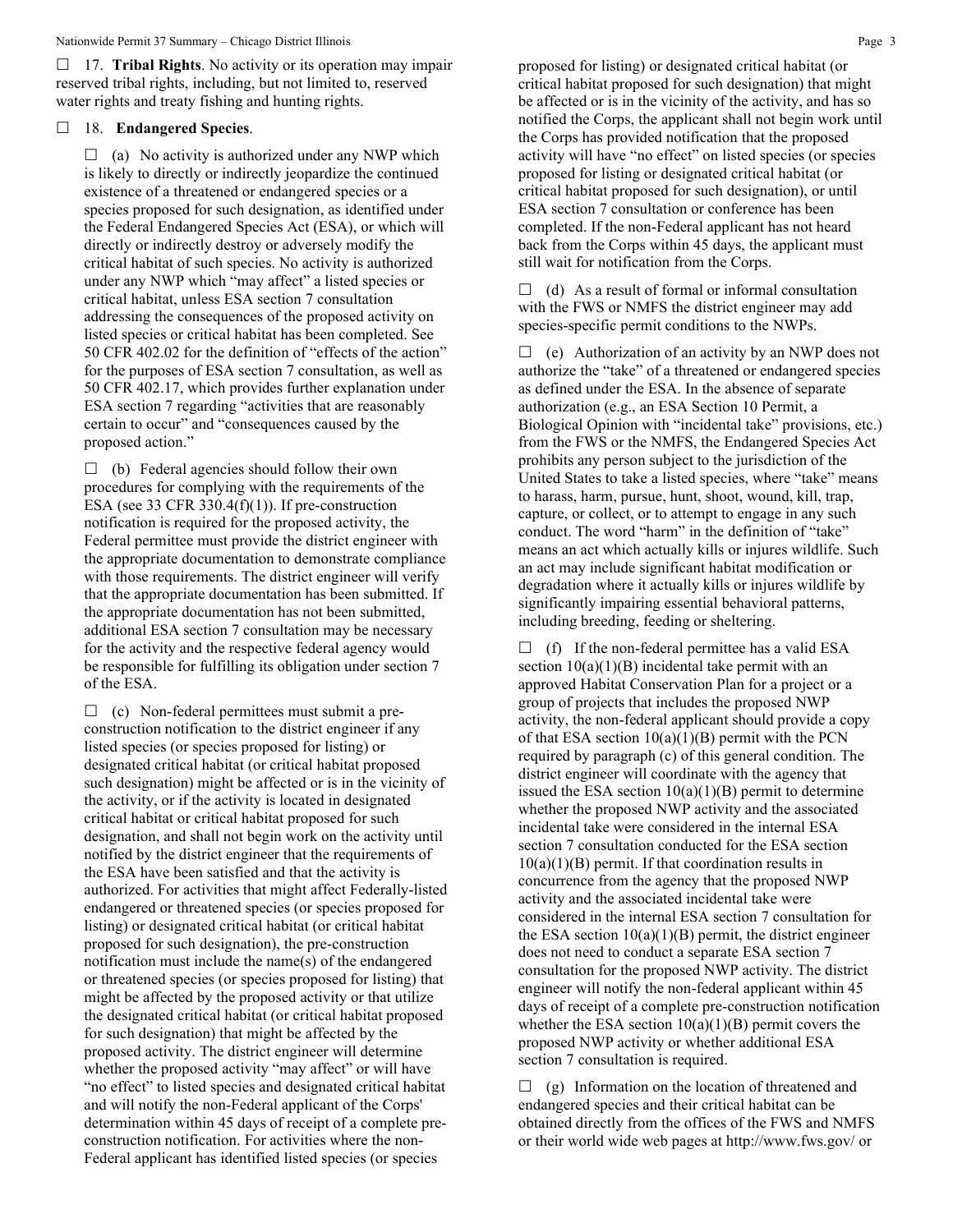Nationwide Permit 37 Summary – Chicago District Illinois **Page 4** Alexander 2012 12:30 Page 4

http://www.fws.gov/ipac and http://www.nmfs.noaa.gov/pr/species/esa/ respectively.

 19. **Migratory Birds and Bald and Golden Eagles**. The permittee is responsible for ensuring that an action authorized by NWP complies with the Migratory Bird Treaty Act and the Bald and Golden Eagle Protection Act. The permittee is responsible for contacting the appropriate local office of the U.S. Fish and Wildlife Service to determine what measures, if any, are necessary or appropriate to reduce adverse effects to migratory birds or eagles, including whether "incidental take" permits are necessary and available under the Migratory Bird Treaty Act or Bald and Golden Eagle Protection Act for a particular activity.

20. **Historic Properties**.

 $\Box$  (a) No activity is authorized under any NWP which may have the potential to cause effects to properties listed, or eligible for listing, in the National Register of Historic Places until the requirements of Section 106 of the National Historic Preservation Act (NHPA) have been satisfied.

 $\Box$  (b) Federal permittees should follow their own procedures for complying with the requirements of section 106 of the National Historic Preservation Act (see 33 CFR 330.4 $(g)(1)$ ). If pre-construction notification is required for the proposed NWP activity, the Federal permittee must provide the district engineer with the appropriate documentation to demonstrate compliance with those requirements. The district engineer will verify that the appropriate documentation has been submitted. If the appropriate documentation is not submitted, then additional consultation under section 106 may be necessary. The respective federal agency is responsible for fulfilling its obligation to comply with section 106.

 $\Box$  (c) Non-federal permittees must submit a preconstruction notification to the district engineer if the NWP activity might have the potential to cause effects to any historic properties listed on, determined to be eligible for listing on, or potentially eligible for listing on the National Register of Historic Places, including previously unidentified properties. For such activities, the preconstruction notification must state which historic properties might have the potential to be affected by the proposed NWP activity or include a vicinity map indicating the location of the historic properties or the potential for the presence of historic properties. Assistance regarding information on the location of, or potential for, the presence of historic properties can be sought from the State Historic Preservation Officer, Tribal Historic Preservation Officer, or designated tribal representative, as appropriate, and the National Register of Historic Places (see 33 CFR 330.4(g)). When reviewing pre-construction notifications, district engineers will comply with the current procedures for addressing the requirements of section 106 of the National Historic Preservation Act. The district engineer shall make a reasonable and good faith effort to carry out appropriate identification efforts commensurate with potential impacts, which may include background research, consultation, oral history interviews, sample field investigation, and/or field survey. Based on the

information submitted in the PCN and these identification efforts, the district engineer shall determine whether the proposed NWP activity has the potential to cause effects on the historic properties. Section 106 consultation is not required when the district engineer determines that the activity does not have the potential to cause effects on historic properties (see 36 CFR 800.3(a)). Section 106 consultation is required when the district engineer determines that the activity has the potential to cause effects on historic properties. The district engineer will conduct consultation with consulting parties identified under 36 CFR 800.2(c) when he or she makes any of the following effect determinations for the purposes of section 106 of the NHPA: No historic properties affected, no adverse effect, or adverse effect.

 $\Box$  (d) Where the non-Federal applicant has identified historic properties on which the proposed NWP activity might have the potential to cause effects and has so notified the Corps, the non-Federal applicant shall not begin the activity until notified by the district engineer either that the activity has no potential to cause effects to historic properties or that NHPA section 106 consultation has been completed. For non-federal permittees, the district engineer will notify the prospective permittee within 45 days of receipt of a complete pre-construction notification whether NHPA section 106 consultation is required. If NHPA section 106 consultation is required, the district engineer will notify the non-Federal applicant that he or she cannot begin the activity until section 106 consultation is completed. If the non-Federal applicant has not heard back from the Corps within 45 days, the applicant must still wait for notification from the Corps.

 $\Box$  (e) Prospective permittees should be aware that section 110k of the NHPA (54 U.S.C. 306113) prevents the Corps from granting a permit or other assistance to an applicant who, with intent to avoid the requirements of section 106 of the NHPA, has intentionally significantly adversely affected a historic property to which the permit would relate, or having legal power to prevent it, allowed such significant adverse effect to occur, unless the Corps, after consultation with the Advisory Council on Historic Preservation (ACHP), determines that circumstances justify granting such assistance despite the adverse effect created or permitted by the applicant. If circumstances justify granting the assistance, the Corps is required to notify the ACHP and provide documentation specifying the circumstances, the degree of damage to the integrity of any historic properties affected, and proposed mitigation. This documentation must include any views obtained from the applicant, SHPO/THPO, appropriate Indian tribes if the undertaking occurs on or affects historic properties on tribal lands or affects properties of interest to those tribes, and other parties known to have a legitimate interest in the impacts to the permitted activity on historic properties.

 21. **Discovery of Previously Unknown Remains and Artifacts**. Permittees that discover any previously unknown historic, cultural or archeological remains and artifacts while accomplishing the activity authorized by NWP, they must immediately notify the district engineer of what they have found, and to the maximum extent practicable,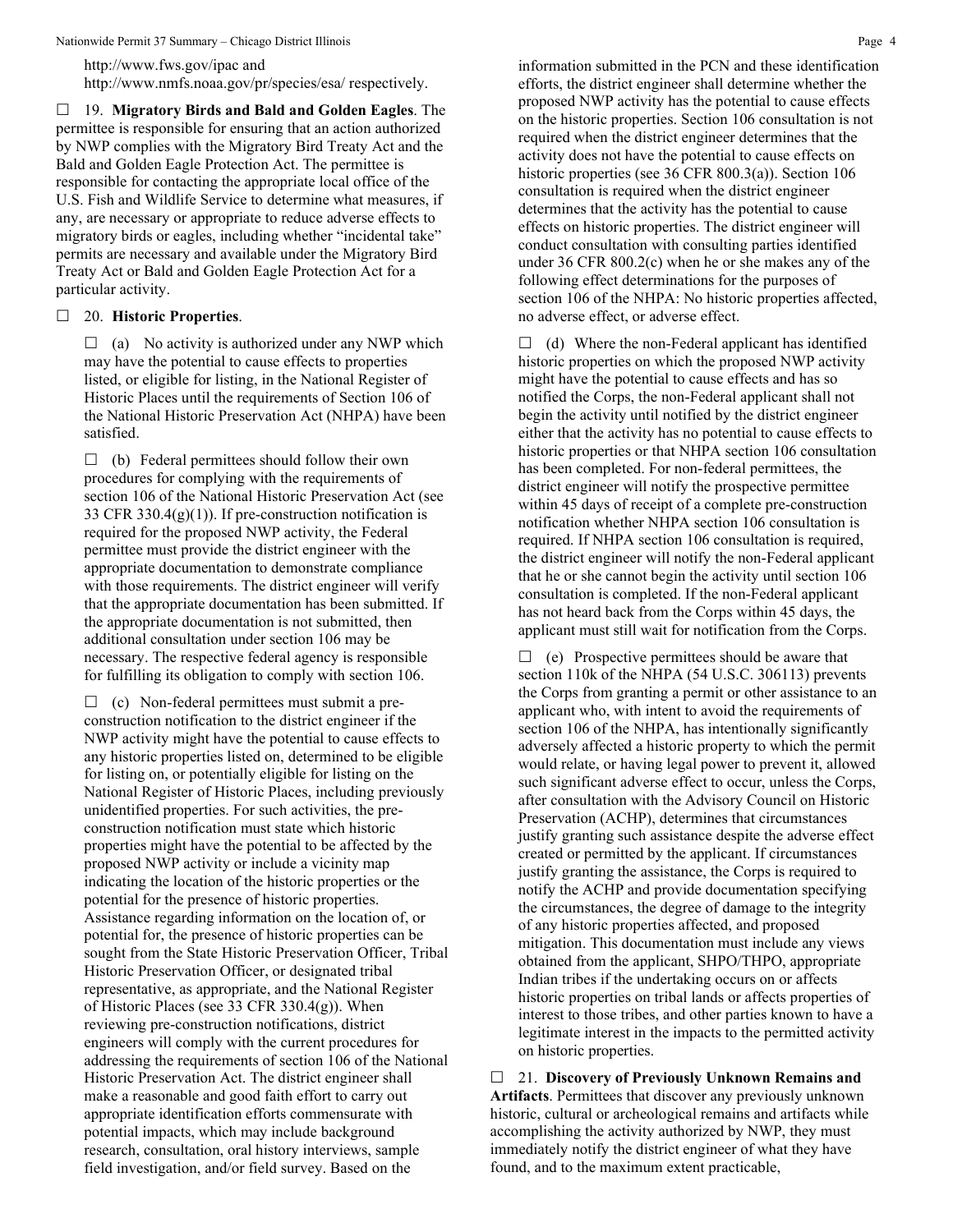#### Nationwide Permit 37 Summary – Chicago District Illinois **Page 5** All the State of the State of the State of the State of the State of the State of the State of the State of the State of the State of the State of the State

avoid construction activities that may affect the remains and artifacts until the required coordination has been completed. The district engineer will initiate the Federal, Tribal, and state coordination required to determine if the items or remains warrant a recovery effort or if the site is eligible for listing in the National Register of Historic Places.

 **22. Designated Critical Resource Waters**. Critical resource waters include, NOAA-managed marine sanctuaries and marine monuments, and National Estuarine Research Reserves. The district engineer may designate, after notice and opportunity for public comment, additional waters officially designated by a state as having particular environmental or ecological significance, such as outstanding national resource waters or state natural heritage sites. The district engineer may also designate additional critical resource waters after notice and opportunity for public comment.

 $\Box$  (a) Discharges of dredged or fill material into waters of the United States are not authorized by NWPs 7, 12, 14, 16, 17, 21, 29, 31, 35, 39, 40, 42, 43, 44, 49, 50, 51, 52, 57, and 58 for any activity within, or directly affecting, critical resource waters, including wetlands adjacent to such waters.

 $\Box$  (b) For NWPs 3, 8, 10, 13, 15, 18, 19, 22, 23, 25, 27, 28, 30, 33, 34, 36, 37, 38, and 54, notification is required in accordance with general condition 32, for any activity proposed by permittees in the designated critical resource waters including wetlands adjacent to those waters. The district engineer may authorize activities under these NWPs only after she or he determines that the impacts to the critical resource waters will be no more than minimal.

 **23. Mitigation**. The district engineer will consider the following factors when determining appropriate and practicable mitigation necessary to ensure that the individual and cumulative adverse environmental effects are no more than minimal:

 $\Box$  (a) The activity must be designed and constructed to avoid and minimize adverse effects, both temporary and permanent, to waters of the United States to the maximum extent practicable at the project site (i.e., on site).

 $\Box$  (b) Mitigation in all its forms (avoiding, minimizing, rectifying, reducing, or compensating for resource losses) will be required to the extent necessary to ensure that the individual and cumulative adverse environmental effects are no more than minimal.

 $\Box$  (c) Compensatory mitigation at a minimum one-forone ratio will be required for all wetland losses that exceed 1/10-acre and require pre-construction notification, unless the district engineer determines in writing that either some other form of mitigation would be more environmentally appropriate or the adverse environmental effects of the proposed activity are no more than minimal, and provides an activity-specific waiver of this requirement. For wetland losses of 1/10 acre or less that require pre-construction notification, the district engineer may determine on a case-by-case basis that compensatory mitigation is required to ensure that the activity results in only minimal adverse environmental effects.

 $\Box$  (d) Compensatory mitigation at a minimum one-forone ratio will be required for all losses of stream bed that exceed 3/100-acre and require pre-construction notification, unless the district engineer determines in writing that either some other form of mitigation would be more environmentally appropriate or the adverse environmental effects of the proposed activity are no more than minimal, and provides an activity-specific waiver of this requirement. This compensatory mitigation requirement may be satisfied through the restoration or enhancement of riparian areas next to streams in accordance with paragraph (e) of this general condition. For losses of stream bed of 3/100-acre or less that require pre-construction notification, the district engineer may determine on a case-by-case basis that compensatory mitigation is required to ensure that the activity results in only minimal adverse environmental effects. Compensatory mitigation for losses of streams should be provided, if practicable, through stream rehabilitation, enhancement, or preservation, since streams are difficultto-replace resources (see  $33 \text{ CFR } 332.3(e)(3)$ ).

 $\Box$  (e) Compensatory mitigation plans for NWP activities in or near streams or other open waters will normally include a requirement for the restoration or enhancement, maintenance, and legal protection (e.g., conservation easements) of riparian areas next to open waters. In some cases, the restoration or maintenance/protection of riparian areas may be the only compensatory mitigation required. If restoring riparian areas involves planting vegetation, only native species should be planted. The width of the required riparian area will address documented water quality or aquatic habitat loss concerns. Normally, the riparian area will be 25 to 50 feet wide on each side of the stream, but the district engineer may require slightly wider riparian areas to address documented water quality or habitat loss concerns. If it is not possible to restore or maintain/protect a riparian area on both sides of a stream, or if the waterbody is a lake or coastal waters, then restoring or maintaining/protecting a riparian area along a single bank or shoreline may be sufficient.

Where both wetlands and open waters exist on the project site, the district engineer will determine the appropriate compensatory mitigation (e.g., riparian areas and/or wetlands compensation) based on what is best for the aquatic environment on a watershed basis. In cases where riparian areas are determined to be the most appropriate form of minimization or compensatory mitigation, the district engineer may waive or reduce the requirement to provide wetland compensatory mitigation for wetland losses.

 $\Box$  (f) Compensatory mitigation projects provided to offset losses of aquatic resources must comply with the applicable provisions of 33 CFR part 332.

 $\Box$  (1) The prospective permittee is responsible for proposing an appropriate compensatory mitigation option if compensatory mitigation is necessary to ensure that the activity results in no more than minimal adverse environmental effects.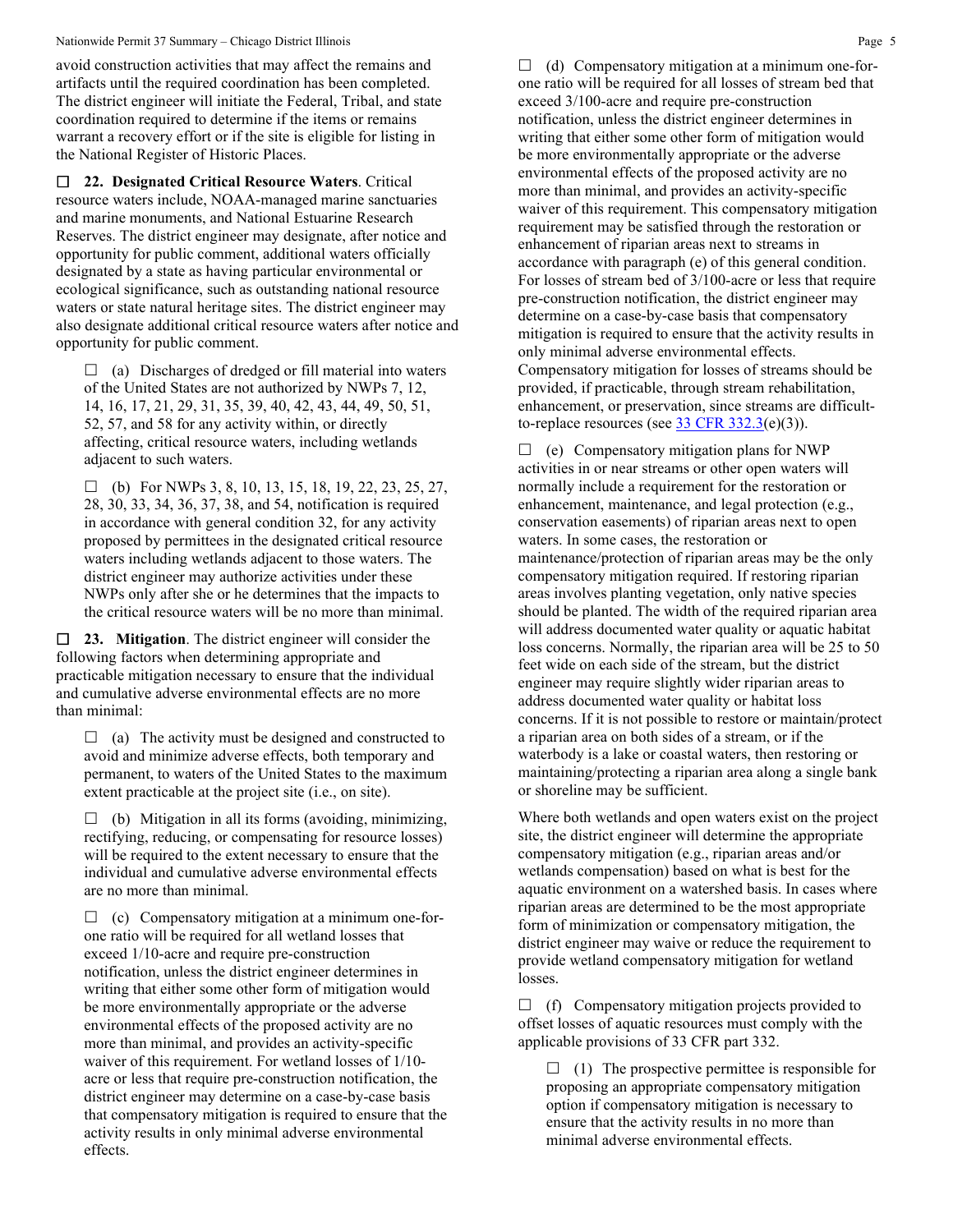#### Nationwide Permit 37 Summary – Chicago District Illinois **Page 6** Summary – Chicago District Illinois **Page 6** Summary – Chicago District Illinois **Page 6** Summary – Chicago District Illinois **Page 6** Summary – Chicago Dis

For the NWPs, the preferred mechanism for providing compensatory mitigation is mitigation bank credits or in-lieu fee program credits (see 33 CFR  $332.3(b)(2)$  and  $(3)$ ). However, if an appropriate number and type of mitigation bank or in-lieu credits are not available at the time the PCN is submitted to the district engineer, the district engineer may approve the use of permittee-responsible mitigation.

 $\Box$  (2) The amount of compensatory mitigation required by the district engineer must be sufficient to ensure that the authorized activity results in no more than minimal individual and cumulative adverse environmental effects (see 33 CFR 330.1(e)(3)). (See also 33 CFR 332.3(f).)

 $\Box$  (3) Since the likelihood of success is greater and the impacts to potentially valuable uplands are reduced, aquatic resource restoration should be the first compensatory mitigation option considered for permittee-responsible mitigation.

 $\Box$  (4) If permittee-responsible mitigation is the proposed option, the prospective permittee is responsible for submitting a mitigation plan. A conceptual or detailed mitigation plan may be used by the district engineer to make the decision on the NWP verification request, but a final mitigation plan that addresses the applicable requirements of 33 CFR 332.4(c)(2) through (14) must be approved by the district engineer before the permittee begins work in waters of the United States, unless the district engineer determines that prior approval of the final mitigation plan is not practicable or not necessary to ensure timely completion of the required compensatory mitigation (see 33 CFR 332.3(k)(3)).

 $\Box$  (5) If mitigation bank or in-lieu fee program credits are the proposed option, the mitigation plan needs to address only the baseline conditions at the impact site and the number of credits to be provided (see 33 CFR 332.4(c)(1)(ii)).

 $\Box$  (6) Compensatory mitigation requirements (e.g., resource type and amount to be provided as compensatory mitigation, site protection, ecological performance standards, monitoring requirements) may be addressed through conditions added to the NWP authorization, instead of components of a compensatory mitigation plan (see 33 CFR  $332.4(c)(1)(ii)$ .

 $\Box$  (g) Compensatory mitigation will not be used to increase the acreage losses allowed by the acreage limits of the NWPs. For example, if an NWP has an acreage limit of 1/2-acre, it cannot be used to authorize any NWP activity resulting in the loss of greater than 1/2-acre of waters of the United States, even if compensatory mitigation is provided that replaces or restores some of the lost waters. However, compensatory mitigation can and should be used, as necessary, to ensure that an NWP activity already meeting the established acreage limits also satisfies the no more than minimal impact requirement for the NWPs.

 $\Box$  (h) Permittees may propose the use of mitigation banks, in-lieu fee programs, or permittee-responsible mitigation. When developing a compensatory mitigation proposal, the permittee must consider appropriate and practicable options consistent with the framework at 33 CFR 332.3(b). For activities resulting in the loss of marine or estuarine resources, permittee-responsible mitigation may be environmentally preferable if there are no mitigation banks or in-lieu fee programs in the area that have marine or estuarine credits available for sale or transfer to the permittee. For permittee-responsible mitigation, the special conditions of the NWP verification must clearly indicate the party or parties responsible for the implementation and performance of the compensatory mitigation project, and, if required, its long-term management.

 $\Box$  (i) Where certain functions and services of waters of the United States are permanently adversely affected by a regulated activity, such as discharges of dredged or fill material into waters of the United States that will convert a forested or scrub-shrub wetland to a herbaceous wetland in a permanently maintained utility line right-of-way, mitigation may be required to reduce the adverse environmental effects of the activity to the no more than minimal level.

 **24. Safety of Impoundment Structures**. To ensure that all impoundment structures are safely designed, the district engineer may require non-Federal applicants to demonstrate that the structures comply with established state dam safety criteria or have been designed by qualified persons. The district engineer may also require documentation that the design has been independently reviewed by similarly qualified persons, and appropriate modifications made to ensure safety.

## **25. Water Quality**.

 $\Box$  (a) Where the certifying authority (state, authorized tribe, or EPA, as appropriate) has not previously certified compliance of an NWP with CWA section 401, a CWA section 401 water quality certification for the proposed discharge must be obtained or waived (see 33 CFR [330.4\(](https://www.federalregister.gov/select-citation/2021/01/13/33-CFR-330.4)c)). If the permittee cannot comply with all of the conditions of a water quality certification previously issued by certifying authority for the issuance of the NWP, then the permittee must obtain a water quality certification or waiver for the proposed discharge in order for the activity to be authorized by an NWP.

 $\Box$  (b) If the NWP activity requires pre-construction notification and the certifying authority has not previously certified compliance of an NWP with CWA section 401, the proposed discharge is not authorized by an NWP until water quality certification is obtained or waived. If the certifying authority issues a water quality certification for the proposed discharge, the permittee must submit a copy of the certification to the district engineer. The discharge is not authorized by an NWP until the district engineer has notified the permittee that the water quality certification requirement has been satisfied by the issuance of a water quality certification or a waiver.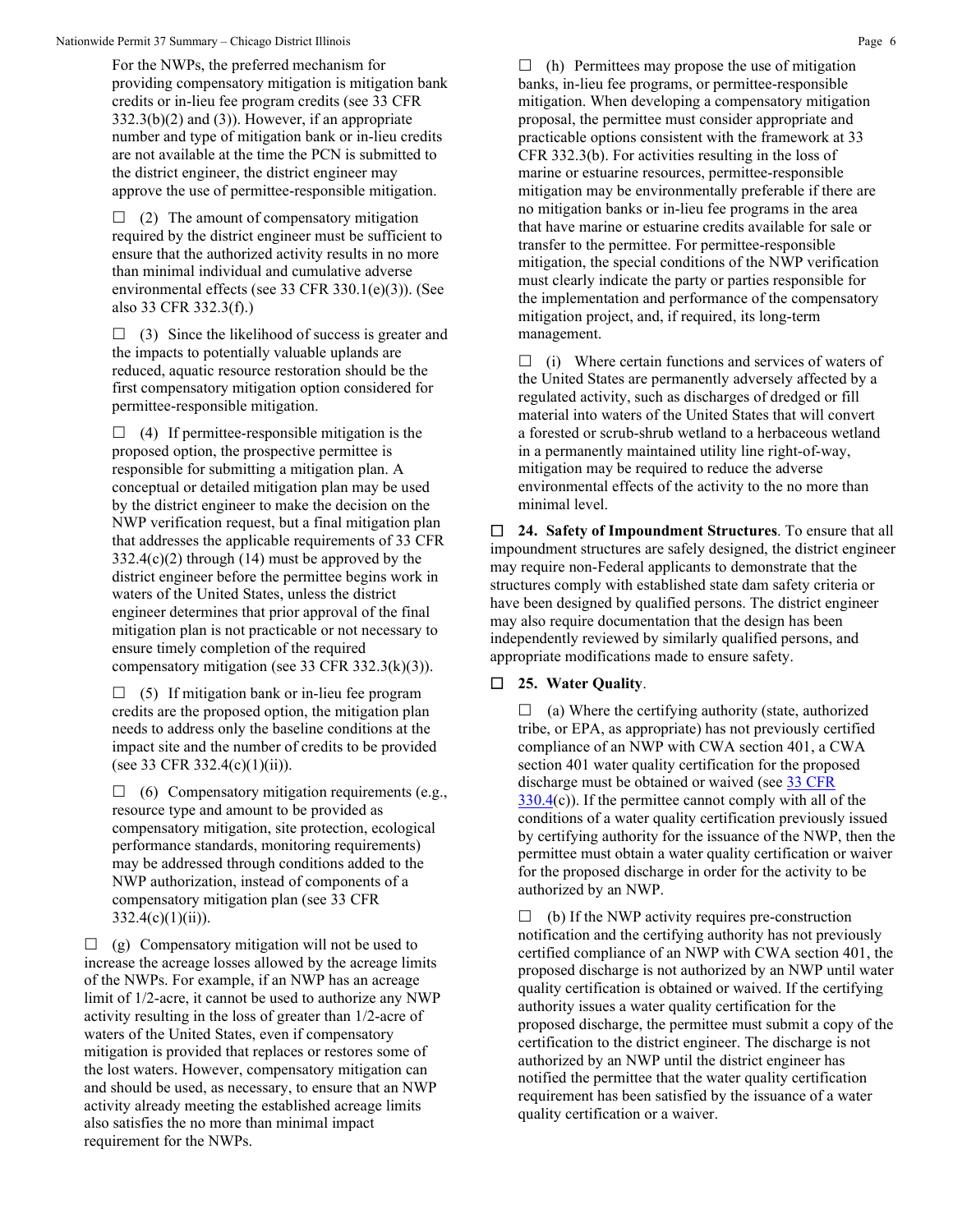$\Box$  (c) The district engineer or certifying authority may require additional water quality management measures to ensure that the authorized activity does not result in more than minimal degradation of water quality.

 **26. Coastal Zone Management**. In coastal states where an NWP has not previously received a state coastal zone management consistency concurrence, an individual state coastal zone management consistency concurrence must be obtained, or a presumption of concurrence must occur (see 33 CFR 330.4(d)). If the permittee cannot comply with all of the conditions of a coastal zone management consistency concurrence previously issued by the state, then the permittee must obtain an individual coastal zone management consistency concurrence or presumption of concurrence in order for the activity to be authorized by NWP. The district engineer or a state may require additional measures to ensure that the authorized activity is consistent with state coastal zone management requirements.

 **27. Regional and Case-By-Case Conditions**. The activity must comply with any regional conditions that may have been added by the Division Engineer (see 33 CFR 330.4(e)) and with any case specific conditions added by the Corps or by the state, Indian Tribe, or U.S. EPA in its CWA section 401 Water Quality Certification, or by the state in its Coastal Zone Management Act consistency determination.

 **28. Use of Multiple Nationwide Permits**. The use of more than one NWP for a single and complete project is authorized, subject to the following restrictions:

 $\Box$  (a) If only one of the NWPs used to authorize the single and complete project has a specified acreage limit, the acreage loss of waters of the United States cannot exceed the acreage limit of the NWP with the highest specified acreage limit. For example, if a road crossing over tidal waters is constructed under NWP 14, with associated bank stabilization authorized by NWP 13, the maximum acreage loss of waters of the United States for the total project cannot exceed 1/3-acre.

 $\Box$  (b) If one or more of the NWPs used to authorize the single and complete project has specified acreage limits, the acreage loss of waters of the United States authorized by those NWPs cannot exceed their respective specified acreage limits. For example, if a commercial development is constructed under NWP 39, and the single and complete project includes the filling of an upland ditch authorized by NWP 46, the maximum acreage loss of waters of the United States for the commercial development under NWP 39 cannot exceed 1/2-acre, and the total acreage loss of waters of United States due to the NWP 39 and 46 activities cannot exceed 1 acre.

 **29. Transfer of Nationwide Permit Verifications**. If the permittee sells the property associated with a nationwide permit verification, the permittee may transfer the nationwide permit verification to the new owner by submitting a letter to the appropriate Corps district office to validate the transfer. A copy of the nationwide permit verification must be attached to the letter, and the letter must contain the following statement and signature:

"When the structures or work authorized by this nationwide permit are still in existence at the time the property is transferred, the terms and conditions of this nationwide permit, including any special conditions, will continue to be binding on the new owner(s) of the property. To validate the transfer of this nationwide permit and the associated liabilities associated with compliance with its terms and conditions, have the transferee sign and date below."

(Transferee)

## (Date)

 **30. Compliance Certification**. Each permittee who receives an NWP verification letter from the Corps must provide a signed certification documenting completion of the authorized activity and implementation of any required compensatory mitigation. The success of any required permittee-responsible mitigation, including the achievement of ecological performance standards, will be addressed separately by the district engineer.

The Corps will provide the permittee the certification document with the NWP verification letter. The certification document will include:

 $\Box$  (a) A statement that the authorized activity was done in accordance with the NWP authorization, including any general, regional, or activity-specific conditions;

 $\Box$  (b) A statement that the implementation of any required compensatory mitigation was completed in accordance with the permit conditions. If credits from a mitigation bank or in-lieu fee program are used to satisfy the compensatory mitigation requirements, the certification must include the documentation required by 33 CFR 332.3(l)(3) to confirm that the permittee secured the appropriate number and resource type of credits; and

 $\Box$  (c) The signature of the permittee certifying the completion of the activity and mitigation.

The completed certification document must be submitted to the district engineer within 30 days of completion of the authorized activity or the implementation of any required compensatory mitigation, whichever occurs later.

 **31. Activities Affecting Structures or Works Built by the United States.** If an NWP activity also requires review by, or permission from, the Corps pursuant to 33 U.S.C. 408 because it will alter or temporarily or permanently occupy or use a U.S. Army Corps of Engineers (USACE) federally authorized Civil Works project (a "USACE project"), the prospective permittee must submit a pre-construction notification. See paragraph (b)(10) of general condition 32. An activity that requires section 408 permission and/or review is not authorized by NWP until the appropriate Corps office issues the section 408 permission or completes its review to alter, occupy, or use the USACE project, and the district engineer issues a written NWP verification.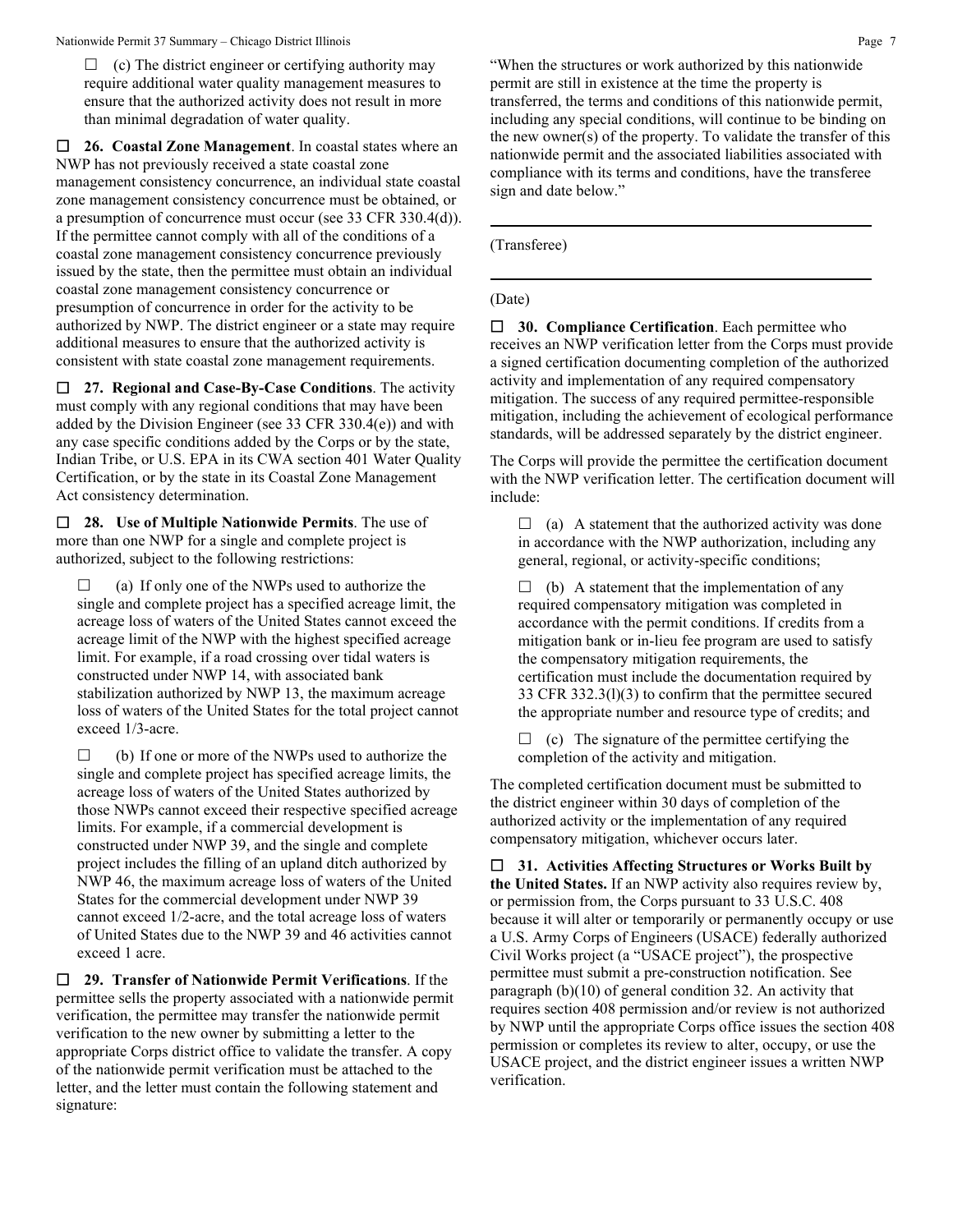## **32. Pre-Construction Notification**.

 $\Box$  (a) **Timing**. Where required by the terms of the NWP, the prospective permittee must notify the district engineer by submitting a pre-construction notification (PCN) as early as possible. The district engineer must determine if the PCN is complete within 30 calendar days of the date of receipt and, if the PCN is determined to be incomplete, notify the prospective permittee within that 30 day period to request the additional information necessary to make the PCN complete. The request must specify the information needed to make the PCN complete. As a general rule, district engineers will request additional information necessary to make the PCN complete only once. However, if the prospective permittee does not provide all of the requested information, then the district engineer will notify the prospective permittee that the PCN is still incomplete and the PCN review process will not commence until all of the requested information has been received by the district engineer. The prospective permittee shall not begin the activity until either:

 $\Box$  (1) He or she is notified in writing by the district engineer that the activity may proceed under the NWP with any special conditions imposed by the district or division engineer; or

 $\Box$  (2) 45 calendar days have passed from the district engineer's receipt of the complete PCN and the prospective permittee has not received written notice from the district or division engineer. However, if the permittee was required to notify the Corps pursuant to general condition 18 that listed species or critical habitat might be affected or are in the vicinity of the activity, or to notify the Corps pursuant to general condition 20 that the activity might have the potential to cause effects to historic properties, the permittee cannot begin the activity until receiving written notification from the Corps that there is "no effect" on listed species or "no potential to cause effects" on historic properties, or that any consultation required under Section 7 of the Endangered Species Act (see 33 CFR 330.4(f)) and/or section 106 of the National Historic Preservation Act (see 33 CFR 330.4(g)) has been completed. If the proposed activity requires a written waiver to exceed specified limits of an NWP, the permittee may not begin the activity until the district engineer issues the waiver. If the district or division engineer notifies the permittee in writing that an individual permit is required within 45 calendar days of receipt of a complete PCN, the permittee cannot begin the activity until an individual permit has been obtained. Subsequently, the permittee's right to proceed under the NWP may be modified, suspended, or revoked only in accordance with the procedure set forth in 33 CFR 330.5(d)(2).

 (b) **Contents of Pre-Construction Notification**. The PCN must be in writing and include the following information:

 $\Box$  (1) Name, address and telephone numbers of the prospective permittee;

 $\Box$  (2) Location of the proposed activity;

 $\Box$  (3) Identify the specific NWP or NWP(s) the prospective permittee wants to use to authorize the proposed activity;

 $\Box$  (4) (i) A description of the proposed activity; the activity's purpose; direct and indirect adverse environmental effects the activity would cause, including the anticipated amount of loss of wetlands, other special aquatic sites, and other waters expected to result from the NWP activity, in acres, linear feet, or other appropriate unit of measure; a description of any proposed mitigation measures intended to reduce the adverse environmental effects caused by the proposed activity; and any other NWP(s), regional general permit(s), or individual permit(s) used or intended to be used to authorize any part of the proposed project or any related activity, including other separate and distant crossings for linear projects that require Department of the Army authorization but do not require pre-construction notification.The description of the proposed activity and any proposed mitigation measures should be sufficiently detailed to allow the district engineer to determine that the adverse environmental effects of the activity will be no more than minimal and to determine the need for compensatory mitigation or other mitigation measures.

 $\Box$  (ii) For linear projects where one or more single and complete crossings require preconstruction notification, the PCN must include the quantity of anticipated losses of wetlands, other special aquatic sites, and other waters for each single and complete crossing of those wetlands, other special aquatic sites, and other waters (including those single and complete crossings authorized by NWP but do not require PCNs). This information will be used by the district engineer to evaluate the cumulative adverse environmental effects of the proposed linear project, and does not change those non-PCN NWP activities into NWP PCNs.

 $\Box$  (iii) Sketches should be provided when necessary to show that the activity complies with the terms of the NWP. (Sketches usually clarify the activity and when provided results in a quicker decision. Sketches should contain sufficient detail to provide an illustrative description of the proposed activity (e.g., a conceptual plan), but do not need to be detailed engineering plans);

 $\Box$  (5) The PCN must include a delineation of wetlands, other special aquatic sites, and other waters, such as lakes and ponds, perennial, and intermittent, on the project site. Wetland delineations must be prepared in accordance with the current method required by the Corps. The permittee may ask the Corps to delineate the special aquatic sites and other waters on the project site, but there may be a delay if the Corps does the delineation, especially if the project site is large or contains many wetlands,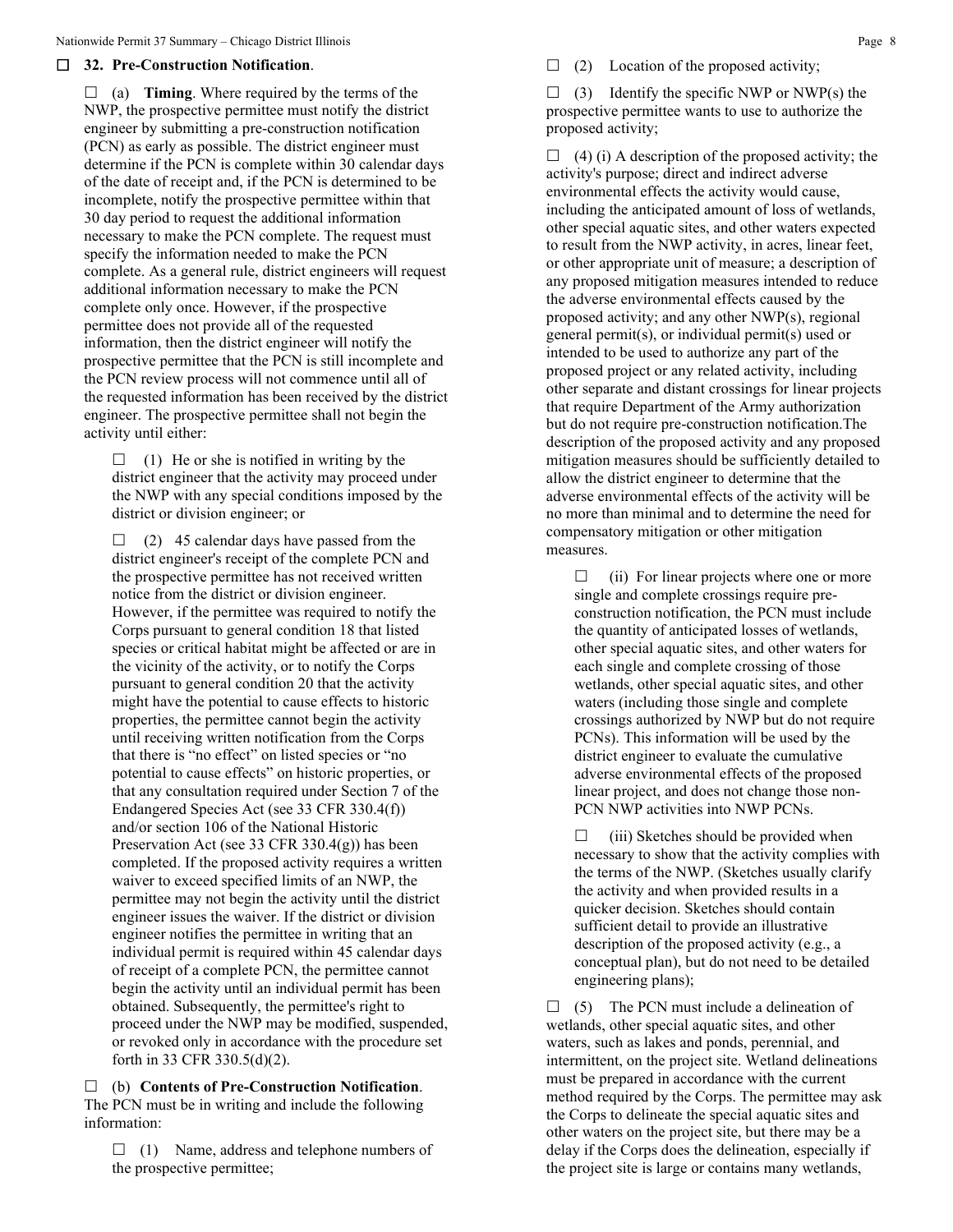other special aquatic sites, and other waters. Furthermore, the 45-day period will not start until the delineation has been submitted to or completed by the Corps, as appropriate;

 $\Box$  (6) If the proposed activity will result in the loss of greater than 1/10-acre of wetlands or 3/100 acre of stream bed and a PCN is required, the prospective permittee must submit a statement describing how the mitigation requirement will be satisfied, or explaining why the adverse environmental effects are no more than minimal and why compensatory mitigation should not be required. As an alternative, the prospective permittee may submit a conceptual or detailed mitigation plan.

 $\Box$  (7) For non-federal permittees, if any listed species (or species proposed for listing) or designated critical habitat (or critical habitat proposed for such designation) might be affected or is in the vicinity of the activity, or if the activity is located in designated critical habitat (or critical habitat proposed for such designation), the PCN must include the name(s) of those endangered or threatened species (or species proposed for listing) that might be affected by the proposed activity or utilize the designated critical habitat (or critical habitat proposed for such designation) that might be affected by the proposed activity. For NWP activities that require pre-construction notification, Federal permittees must provide documentation demonstrating compliance with the Endangered Species Act;

 $\Box$  (8) For non-federal permittees, if the NWP activity might have the potential to cause effects to a historic property listed on, determined to be eligible for listing on, or potentially eligible for listing on, the National Register of Historic Places, the PCN must state which historic property might have the potential to be affected by the proposed activity or include a vicinity map indicating the location of the historic property. For NWP activities that require preconstruction notification, Federal permittees must provide documentation demonstrating compliance with section 106 of the National Historic Preservation Act;

 $\Box$  (9) For an activity that will occur in a component of the National Wild and Scenic River System, or in a river officially designated by Congress as a "study river" for possible inclusion in the system while the river is in an official study status, the PCN must identify the Wild and Scenic River or the "study river" (see general condition 16); and

 $\Box$  (10) For an NWP activity that requires permission from, or review by, the Corps pursuant to 33 U.S.C. 408 because it will alter or temporarily or permanently occupy or use a U.S. Army Corps of Engineers federally authorized civil works project, the pre-construction notification must include a statement confirming that the project proponent has submitted a written request for section 408

permission from, or review by, the Corps office having jurisdiction over that USACE project.

 (c) **Form of Pre-Construction Notification.** The nationwide permit pre-construction notification form (Form ENG 6082) should be used for NWP PCNs. A letter containing the required information may also be used. Applicants may provide electronic files of PCNs and supporting materials if the district engineer has established tools and procedures for electronic submittals.

(d) **Agency Coordination**:

 $\Box$  (1) The district engineer will consider any comments from Federal and state agencies concerning the proposed activity's compliance with the terms and conditions of the NWPs and the need for mitigation to reduce the activity's adverse environmental effects so that they are no more than minimal.

 $\Box$  (2) Agency coordination is required for:

i) All NWP activities that require preconstruction notification and result in the loss of greater than 1/2-acre of waters of the United States;

ii) NWP 13 activities in excess of 500 linear feet, fills greater than one cubic yard per running foot, or involve discharges of dredged or fill material into special aquatic sites; and

(iii) NWP 54 activities in excess of 500 linear feet, or that extend into the waterbody more than 30 feet from the mean low water line in tidal waters or the ordinary high water mark in the Great Lakes.

 $\Box$  (3) When agency coordination is required, the district engineer will immediately provide (e.g., via email, facsimile transmission, overnight mail, or other expeditious manner) a copy of the complete PCN to the appropriate Federal or state offices (FWS, state natural resource or water quality agency, EPA, and, if appropriate, the NMFS). With the exception of NWP 37, these agencies will have 10 calendar days from the date the material is transmitted to notify the district engineer via telephone, facsimile transmission, or email that they intend to provide substantive, site-specific comments. The comments must explain why the agency believes the adverse environmental effects will be more than minimal. If so contacted by an agency, the district engineer will wait an additional 15 calendar days before making a decision on the pre-construction notification. The district engineer will fully consider agency comments received within the specified time frame concerning the proposed activity's compliance with the terms and conditions of the NWPs, including the need for mitigation to ensure that the net adverse environmental effects of the proposed activity are no more than minimal. The district engineer will provide no response to the resource agency, except as provided below.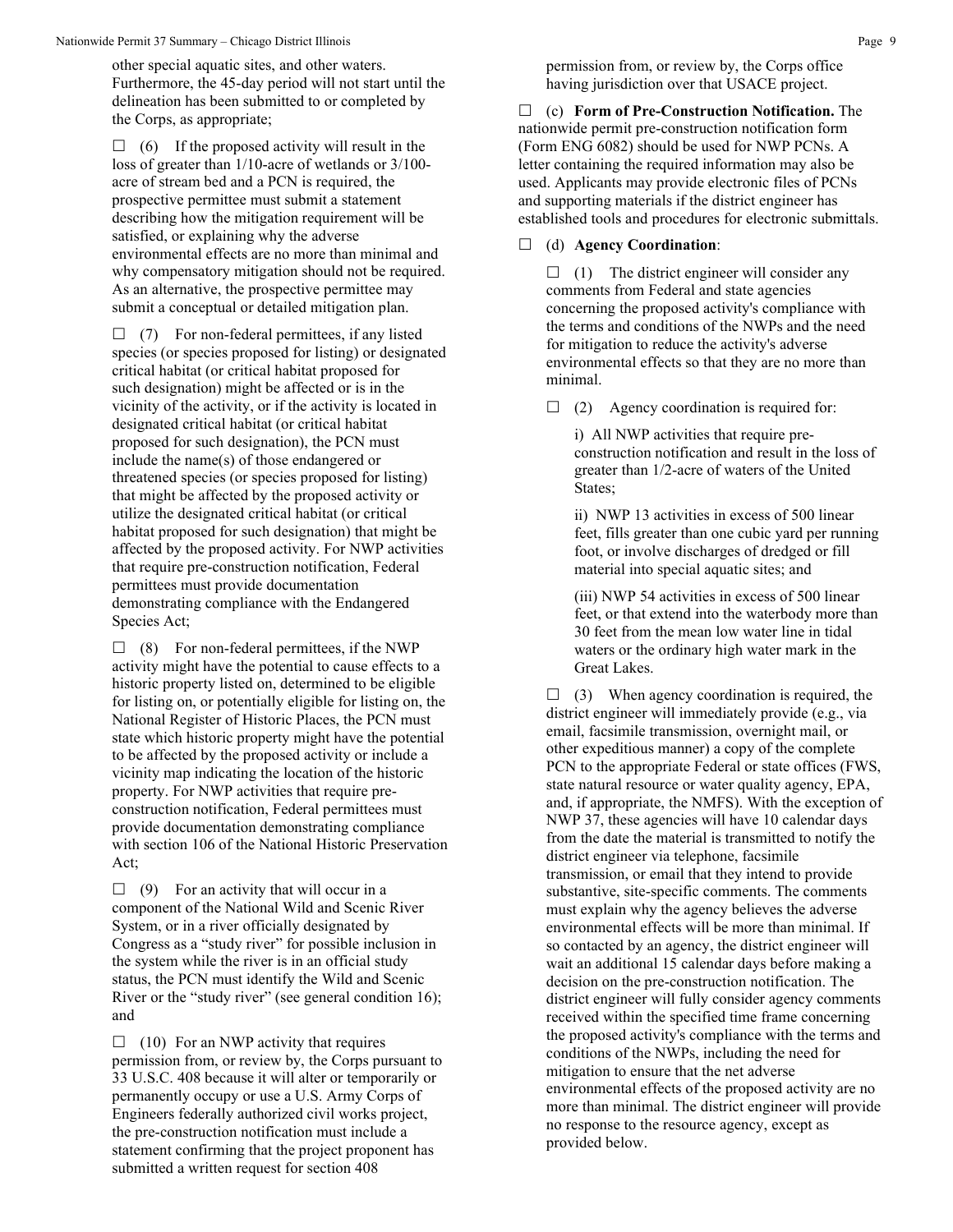The district engineer will indicate in the administrative record associated with each preconstruction notification that the resource agencies' concerns were considered. For NWP 37, the emergency watershed protection and rehabilitation activity may proceed immediately in cases where there is an unacceptable hazard to life or a significant loss of property or economic hardship will occur. The district engineer will consider any comments received to decide whether the NWP 37 authorization should be modified, suspended, or revoked in accordance with the procedures at 33 CFR 330.5.

 $\Box$  (4) In cases of where the prospective permittee is not a Federal agency, the district engineer will provide a response to NMFS within 30 calendar days of receipt of any Essential Fish Habitat conservation recommendations, as required by section 305(b)(4)(B) of the Magnuson-Stevens Fishery Conservation and Management Act.

 $\Box$  (5) Applicants are encouraged to provide the Corps with either electronic files or multiple copies of pre-construction notifications to expedite agency coordination.

## **C. District Engineer's Decision**

 $\Box$  1. In reviewing the PCN for the proposed activity, the district engineer will determine whether the activity authorized by the NWP will result in more than minimal individual or cumulative adverse environmental effects or may be contrary to the public interest. If a project proponent requests authorization by a specific NWP, the district engineer should issue the NWP verification for that activity if it meets the terms and conditions of that NWP, unless he or she determines, after considering mitigation, that the proposed activity will result in more than minimal individual and cumulative adverse effects on the aquatic environment and other aspects of the public interest and exercises discretionary authority to require an individual permit for the proposed activity. For a linear project, this determination will include an evaluation of the single and complete crossings of waters of the United States that require PCNs to determine whether they individually satisfy the terms and conditions of the NWP(s), as well as the cumulative effects caused by all of the crossings of waters of the United States authorized by NWP. If an applicant requests a waiver of an applicable limit, as provided for in NWPs 13, 36, or 54, the district engineer will only grant the waiver upon a written determination that the NWP activity will result in only minimal individual and cumulative adverse environmental effects.

 $\Box$  2. When making minimal adverse environmental effects determinations the district engineer will consider the direct and indirect effects caused by the NWP activity. He or she will also consider the cumulative adverse environmental effects caused by activities authorized by NWP and whether those cumulative adverse environmental effects are no more than minimal. The district engineer will also consider site specific factors, such as the environmental setting in the vicinity of the NWP activity, the type of resource that will be affected by the NWP activity, the functions provided by the aquatic resources that will be affected by the NWP activity, the degree or magnitude to which the aquatic resources

perform those functions, the extent that aquatic resource functions will be lost as a result of the NWP activity (e.g., partial or complete loss), the duration of the adverse effects (temporary or permanent), the importance of the aquatic resource functions to the region (e.g., watershed or ecoregion), and mitigation required by the district engineer. If an appropriate functional or condition assessment method is available and practicable to use, that assessment method may be used by the district engineer to assist in the minimal adverse environmental effects determination. The district engineer may add case-specific special conditions to the NWP authorization to address site-specific environmental concerns.

 $\Box$  3. If the proposed activity requires a PCN and will result in a loss of greater than 1/10-acre of wetlands or 3/100 acre of stream bed, the prospective permittee should submit a mitigation proposal with the PCN. Applicants may also propose compensatory mitigation for NWP activities with smaller impacts, or for impacts to other types of waters. The district engineer will consider any proposed compensatory mitigation or other mitigation measures the applicant has included in the proposal in determining whether the net adverse environmental effects of the proposed activity are no more than minimal. The compensatory mitigation proposal may be either conceptual or detailed. If the district engineer determines that the activity complies with the terms and conditions of the NWP and that the adverse environmental effects are no more than minimal, after considering mitigation, the district engineer will notify the permittee and include any activity-specific conditions in the NWP verification the district engineer deems necessary. Conditions for compensatory mitigation requirements must comply with the appropriate provisions at  $33 \text{ CFR } 332.3(k)$ . The district engineer must approve the final mitigation plan before the permittee commences work in waters of the United States, unless the district engineer determines that prior approval of the final mitigation plan is not practicable or not necessary to ensure timely completion of the required compensatory mitigation. If the prospective permittee elects to submit a compensatory mitigation plan with the PCN, the district engineer will expeditiously review the proposed compensatory mitigation plan. The district engineer must review the proposed compensatory mitigation plan within 45 calendar days of receiving a complete PCN and determine whether the proposed mitigation would ensure that the NWP activity results in no more than minimal adverse environmental effects. If the net adverse environmental effects of the NWP activity (after consideration of the mitigation proposal) are determined by the district engineer to be no more than minimal, the district engineer will provide a timely written response to the applicant. The response will state that the NWP activity can proceed under the terms and conditions of the NWP, including any activity-specific conditions added to the NWP authorization by the district engineer.

 $\Box$  4. If the district engineer determines that the adverse environmental effects of the proposed activity are more than minimal, then the district engineer will notify the applicant either: (a) That the activity does not qualify for authorization under the NWP and instruct the applicant on the procedures to seek authorization under an individual permit;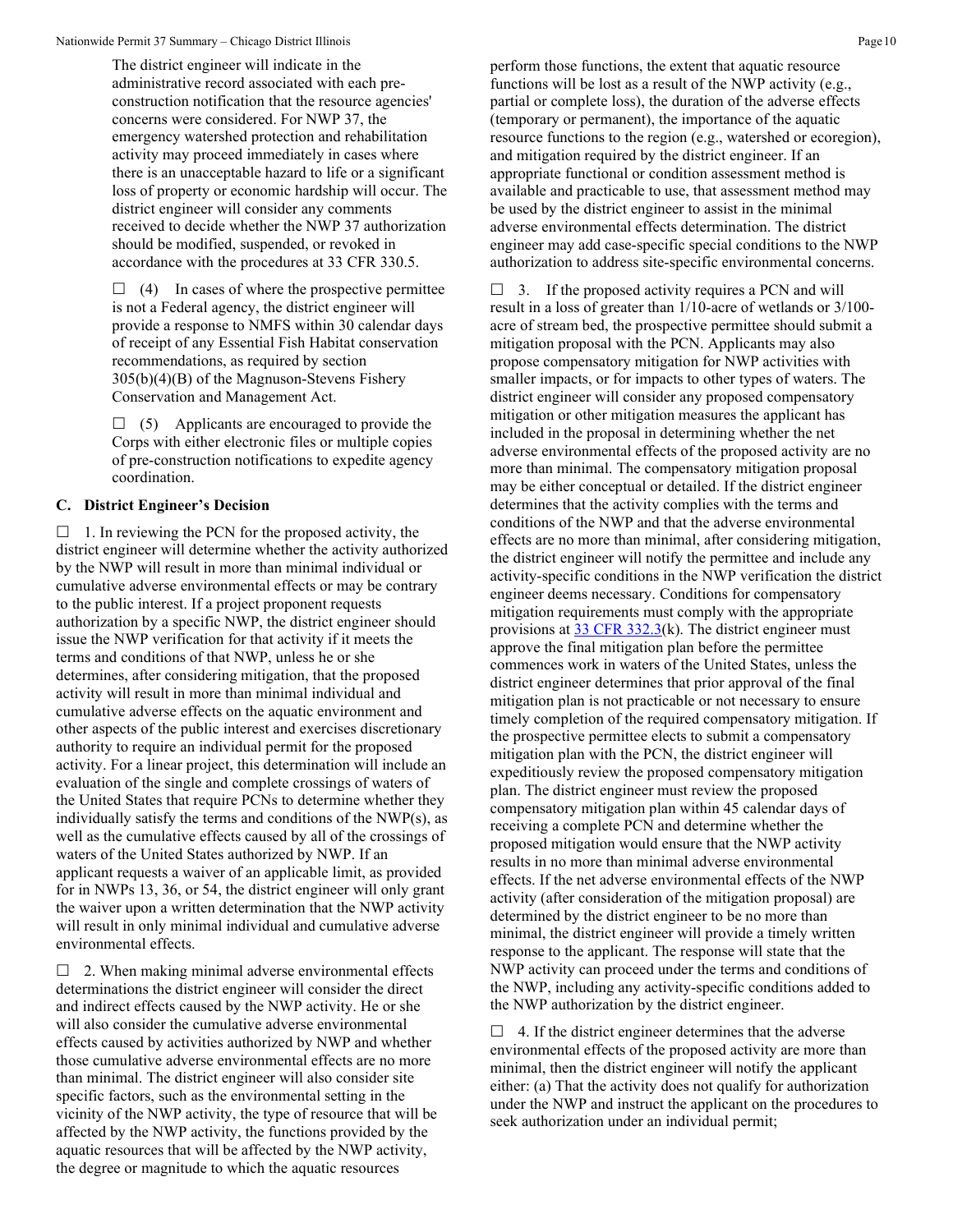### Nationwide Permit 37 Summary – Chicago District Illinois Page 11

(b) that the activity is authorized under the NWP subject to the applicant's submission of a mitigation plan that would reduce the adverse environmental effects so that they are no more than minimal; or (c) that the activity is authorized under the NWP with specific modifications or conditions. Where the district engineer determines that mitigation is required to ensure no more than minimal adverse environmental effects, the activity will be authorized within the 45-day PCN period (unless additional time is required to comply with general conditions 18, 20, and/or 31), with activity-specific conditions that state the mitigation requirements. The authorization will include the necessary conceptual or detailed mitigation plan or a requirement that the applicant submit a mitigation plan that would reduce the adverse environmental effects so that they are no more than minimal. When compensatory mitigation is required, no work in waters of the United States may occur until the district engineer has approved a specific mitigation plan or has determined that prior approval of a final mitigation plan is not practicable or not necessary to ensure timely completion of the required compensatory mitigation.

## D. **Further Information**

1. District engineers have authority to determine if an activity complies with the terms and conditions of an NWP.

2. NWPs do not obviate the need to obtain other federal, state, or local permits, approvals, or authorizations required by law.

3. NWPs do not grant any property rights or exclusive privileges.

4. NWPs do not authorize any injury to the property or rights of others.

5. NWPs do not authorize interference with any existing or proposed Federal project (see general condition 31).

#### E. **Definitions**

**Best management practices (BMPs)**: Policies, practices, procedures, or structures implemented to mitigate the adverse environmental effects on surface water quality resulting from development. BMPs are categorized as structural or nonstructural.

**Compensatory mitigation**: The restoration (re-establishment or rehabilitation), establishment (creation), enhancement, and/or in certain circumstances preservation of aquatic resources for the purposes of offsetting unavoidable adverse impacts which remain after all appropriate and practicable avoidance and minimization has been achieved.

**Currently serviceable**: Useable as is or with some maintenance, but not so degraded as to essentially require reconstruction.

**Direct effects**: Effects that are caused by the activity and occur at the same time and place.

**Discharge:** The term "discharge" means any discharge of dredged or fill material into waters of the United States.

**Ecological reference:** A model used to plan and design an aquatic habitat and riparian area restoration, enhancement, or establishment activity under NWP 27. An ecological reference may be based on the structure, functions, and dynamics of an aquatic habitat type or a riparian area type that currently exists in the region where the proposed NWP 27 activity is located. Alternatively, an ecological reference may be based on a conceptual model for the aquatic habitat type or riparian area type to be restored, enhanced, or established as a result of the proposed NWP 27 activity. An ecological reference takes into account the range of variation of the aquatic habitat type or riparian area type in the region.

**Enhancement**: The manipulation of the physical, chemical, or biological characteristics of an aquatic resource to heighten, intensify, or improve a specific aquatic resource function(s). Enhancement results in the gain of selected aquatic resource function(s), but may also lead to a decline in other aquatic resource function(s). Enhancement does not result in a gain in aquatic resource area.

**Establishment (creation):** The manipulation of the physical, chemical, or biological characteristics present to develop an aquatic resource that did not previously exist at an upland site. Establishment results in a gain in aquatic resource area.

**High Tide Line**: The line of intersection of the land with the water's surface at the maximum height reached by a rising tide. The high tide line may be determined, in the absence of actual data, by a line of oil or scum along shore objects, a more or less continuous deposit of fine shell or debris on the foreshore or berm, other physical markings or characteristics, vegetation lines, tidal gages, or other suitable means that delineate the general height reached by a rising tide. The line encompasses spring high tides and other high tides that occur with periodic frequency but does not include storm surges in which there is a departure from the normal or predicted reach of the tide due to the piling up of water against a coast by strong winds such as those accompanying a hurricane or other intense storm.

**Historic Property**: Any prehistoric or historic district, site (including archaeological site), building, structure, or other object included in, or eligible for inclusion in, the National Register of Historic Places maintained by the Secretary of the Interior. This term includes artifacts, records, and remains that are related to and located within such properties. The term includes properties of traditional religious and cultural importance to an Indian tribe or Native Hawaiian organization and that meet the National Register criteria (36 CFR part 60).

**Independent utility**: A test to determine what constitutes a single and complete non-linear project in the Corps Regulatory Program. A project is considered to have independent utility if it would be constructed absent the construction of other projects in the project area. Portions of a multi-phase project that depend upon other phases of the project do not have independent utility. Phases of a project that would be constructed even if the other phases were not built can be considered as separate single and complete projects with independent utility.

**Indirect effects**: Effects that are caused by the activity and are later in time or farther removed in distance, but are still reasonably foreseeable.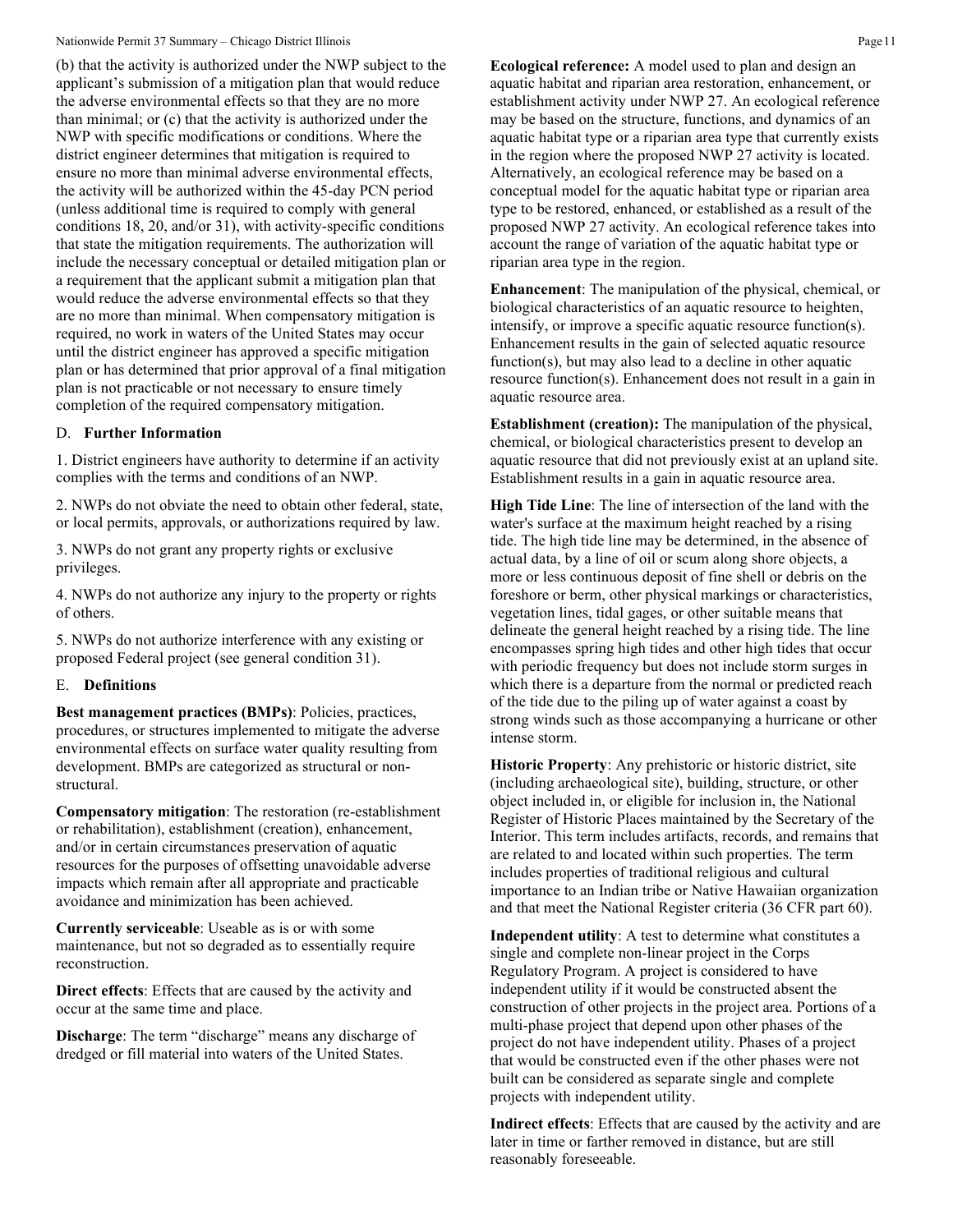#### Nationwide Permit 37 Summary – Chicago District Illinois Page 12

**Loss of waters of the United States**: Waters of the United States that are permanently adversely affected by filling, flooding, excavation, or drainage because of the regulated activity. The loss of stream bed includes the acres of stream bed that are permanently adversely affected by filling or excavation because of the regulated activity. Permanent adverse effects include permanent discharges of dredged or fill material that change an aquatic area to dry land, increase the bottom elevation of a waterbody, or change the use of a waterbody. The acreage of loss of waters of the United States is a threshold measurement of the impact to jurisdictional waters for determining whether a project may qualify for an NWP; it is not a net threshold that is calculated after considering compensatory mitigation that may be used to offset losses of aquatic functions and services. Waters of the United States temporarily filled, flooded, excavated, or drained, but restored to pre-construction contours and elevations after construction, are not included in the measurement of loss of waters of the United States. Impacts resulting from activities that do not require Department of the Army authorization, such as activities eligible for exemptions under section 404(f) of the Clean Water Act, are not considered when calculating the loss of waters of the United States.

**Navigable waters:** Waters subject to section 10 of the Rivers and Harbors Act of 1899. These waters are defined at 33 CFR part 329.

**Non-tidal wetland**: A non-tidal wetland is a wetland that is not subject to the ebb and flow of tidal waters. Non-tidal wetlands contiguous to tidal Start Printed Page 57394waters are located landward of the high tide line (i.e., spring high tide line).

**Open water**: For purposes of the NWPs, an open water is any area that in a year with normal patterns of precipitation has water flowing or standing above ground to the extent that an ordinary high water mark can be determined. Aquatic vegetation within the area of flowing or standing water is either non-emergent, sparse, or absent. Vegetated shallows are considered to be open waters. Examples of "open waters" include rivers, streams, lakes, and ponds.

**Ordinary High Water Mark**: The term ordinary high water mark means that line on the shore established by the fluctuations of water and indicated by physical characteristics such as a clear, natural line impressed on the bank, shelving, changes in the character of soil, destruction of terrestrial vegetation, the presence of litter and debris, or other appropriate means that consider the characteristics of the surrounding areas.

**Perennial stream**: A perennial stream has surface water flowing continuously year-round during a typical year.

**Practicable**: Available and capable of being done after taking into consideration cost, existing technology, and logistics in light of overall project purposes.

**Pre-construction notification:** A request submitted by the project proponent to the Corps for confirmation that a particular activity is authorized by nationwide permit. The request may be a permit application, letter, or similar document that includes information about the proposed work and its anticipated environmental effects. Pre-construction notification may be required by the terms and conditions of a nationwide permit, or by regional conditions. A preconstruction notification may be voluntarily submitted in cases where pre-construction notification is not required and the project proponent wants confirmation that the activity is authorized by nationwide permit.

**Preservation**: The removal of a threat to, or preventing the decline of, aquatic resources by an action in or near those aquatic resources. This term includes activities commonly associated with the protection and maintenance of aquatic resources through the implementation of appropriate legal and physical mechanisms. Preservation does not result in a gain of aquatic resource area or functions.

**Re-establishment**: The manipulation of the physical, chemical, or biological characteristics of a site with the goal of returning natural/historic functions to a former aquatic resource. Re-establishment results in rebuilding a former aquatic resource and results in a gain in aquatic resource area and functions.

**Rehabilitation**: The manipulation of the physical, chemical, or biological characteristics of a site with the goal of repairing natural/historic functions to a degraded aquatic resource. Rehabilitation results in a gain in aquatic resource function, but does not result in a gain in aquatic resource area.

**Restoration**: The manipulation of the physical, chemical, or biological characteristics of a site with the goal of returning natural/historic functions to a former or degraded aquatic resource. For the purpose of tracking net gains in aquatic resource area, restoration is divided into two categories: Reestablishment and rehabilitation.

**Riffle and pool complex**: Riffle and pool complexes are special aquatic sites under the 404(b)(1) Guidelines. Riffle and pool complexes sometimes characterize steep gradient sections of streams. Such stream sections are recognizable by their hydraulic characteristics. The rapid movement of water over a course substrate in riffles results in a rough flow, a turbulent surface, and high dissolved oxygen levels in the water. Pools are deeper areas associated with riffles. A slower stream velocity, a streaming flow, a smooth surface, and a finer substrate characterize pools.

**Riparian areas**: Riparian areas are lands next to streams, lakes, and estuarine-marine shorelines. Riparian areas are transitional between terrestrial and aquatic ecosystems, through which surface and subsurface hydrology connects riverine, lacustrine, estuarine, and marine waters with their adjacent wetlands, non-wetland waters, or uplands. Riparian areas provide a variety of ecological functions and services and help improve or maintain local water quality. (See general condition 23.)